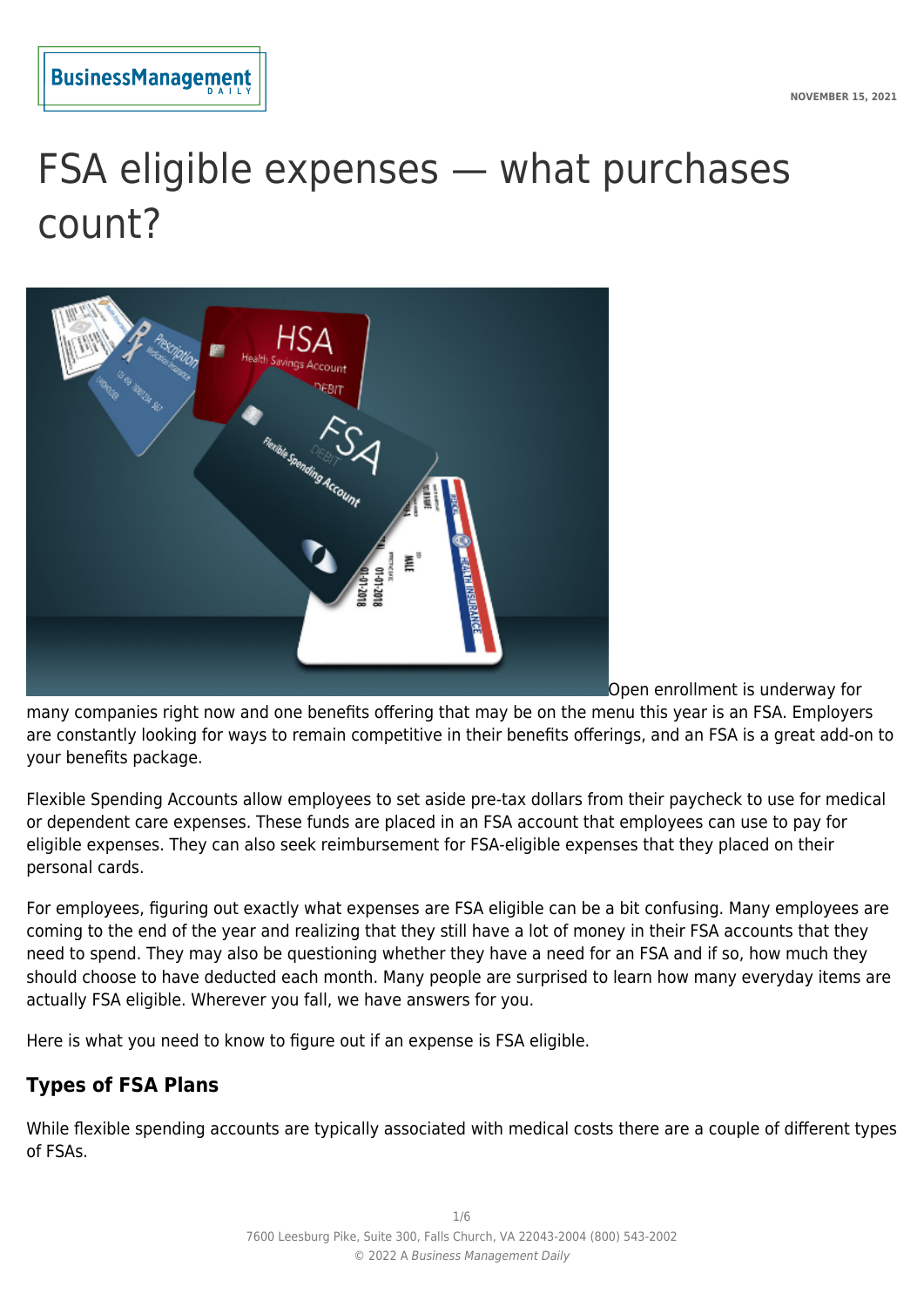- **Healthcare FSA.** The most commonly used FSA is the healthcare FSA. This allows you to use pre-tax dollars to cover copays, out-of-pocket medical, vision, or dental expenses, and purchase eligible health care products. The maximum that an employee may contribute to a healthcare FSA is \$2,750.
- **Dependent Care FSA:** A dependent care FSA is designed to set aside pretax dollars to go towards childcare, eldercare, or other dependent care expenses. The annual dependent care FSA contribution limit is \$5,000. However, the American Rescue Plan Act temporarily raised that to \$10,500 for the 2021 plan year.
- **Limited Purpose FSA:** An FSA that covers out-of-pocket costs for dental and vision care, but not standard medical care. These are generally offered in conjunction with a health savings account (HSA) that will set aside money separately for medical expenses.

## **What Expenses Are Covered By an FSA?**

## **Healthcare FSAs**

The eligible expenses for healthcare FSAs are quite vast and span a number of categories.

## **Some common FSA eligible expenses include:**

- Prescription drugs.
- Copays, co-insurance, and deductibles for medical care.
- Dental care and procedures including cleanings, x-rays, extractions, crowns, bridges, dentures, implants, and other non-cosmetic procedures. Out-of-pocket expenses for vision care including eye exams, eyeglasses, contact lenses, and eye surgery. This includes Lasik.
- Care by specialty medical providers including dermatology, psychiatry, oncology, allergy specialists, genetic counselors, naturopathic medicine, acupuncture, and chiropractic care.
- Over-the-counter medicine such as pain relievers, antacids, allergy medicine, anti-itch creams, sleep aids, eye drops, acne treatment, nasal sprays, and more.
- Birth control including condoms, OTC birth control, and birth control prescribed by a doctor.
- Expenses related to the training and care of a guide dog or other service animal.
- Medical equipment such as crutches, joint wraps, artificial limbs, blood pressure monitors, hearing aids, first aid kits, and CPAP machines.
- Lactation supplies such as breast pumps and lactation consulting.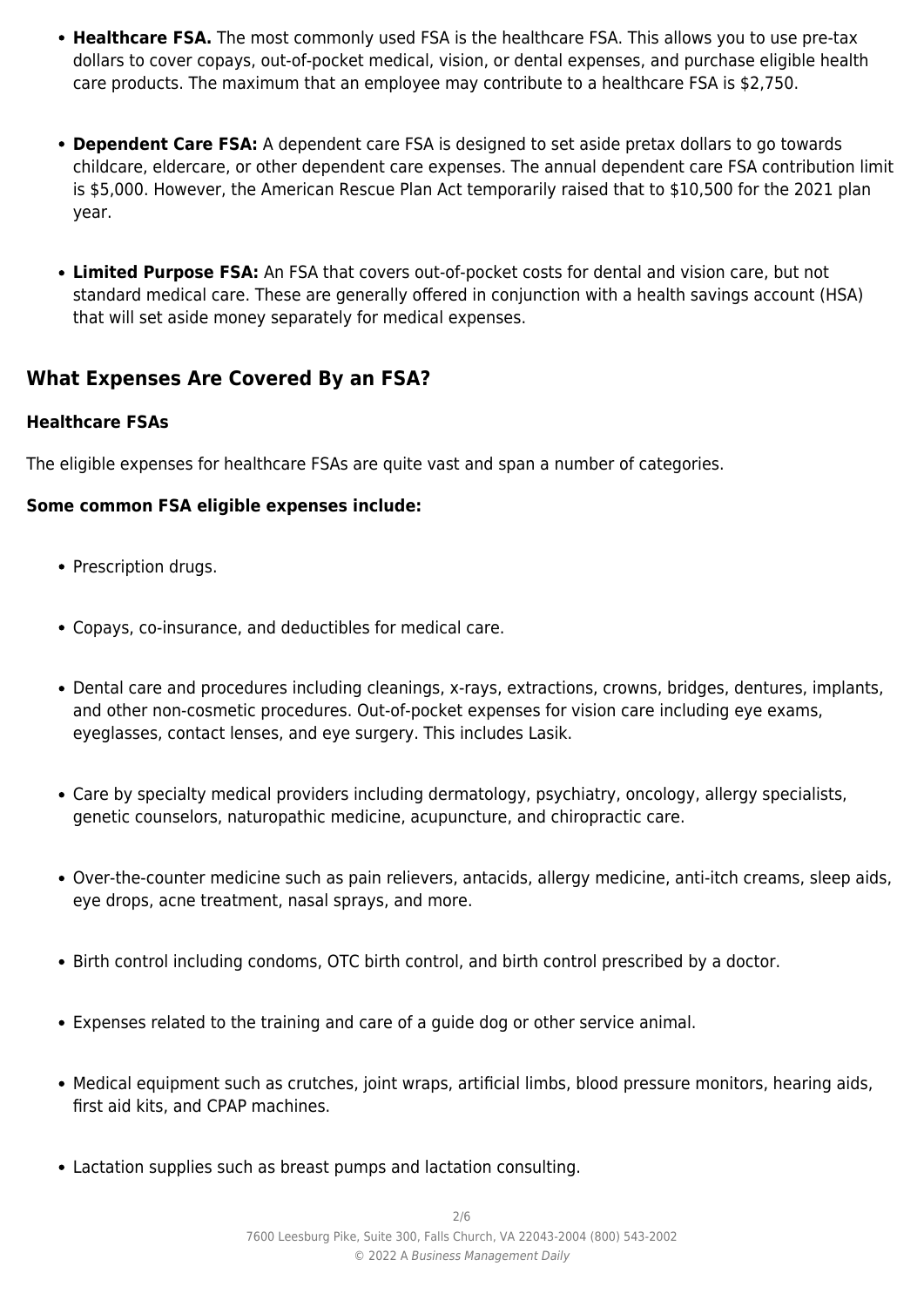- Menstrual supplies such as pads, tampons, cups, and liners.
- Smoking cessation tools including patches, lozenges, and counseling.
- Addiction treatment services for alcohol or drug addiction.
- Pregnancy tests.
- Sunscreen with at least 15 SPF coverage.
- Braille books and magazines for visually impaired people.

#### **The following expenses are not eligible for reimbursement under a healthcare FSA:**

- Cosmetic dental services such as teeth whitening. Veneers are also typically considered cosmetic, but may be covered if the tooth has sustained trauma or severe damage such as a chip. To have a procedure that is generally considered cosmetic covered you would need to provide a letter of medical necessity from your provider.
- Cosmetic surgery unless medically necessary due to a congenital abnormality, an injury resulting from an accident or trauma, or a disfiguring disease.
- Health insurance premiums including COBRA premiums.
- Medical Marijuana.
- Diet foods health club memberships unless prescribed by a medical professional to treat a specific medical condition. A prescription or doctor's note is required.
- Any expenses already covered or reimbursed by insurance.
- General health products and hygiene products like unmedicated lotions, shampoos, or toothpaste (unless prescribed).
- Vitamins and supplements used to maintain general health. For example, a daily multivitamin probably won't be FSA eligible. However, if you have low iron and have been told by a medical professional that you need to take iron supplements, iron pills may be FSA eligible as long as you have documentation to support the medical necessity.

Amazon and other retailers often note which items are FSA eligible on their online stores and allow you to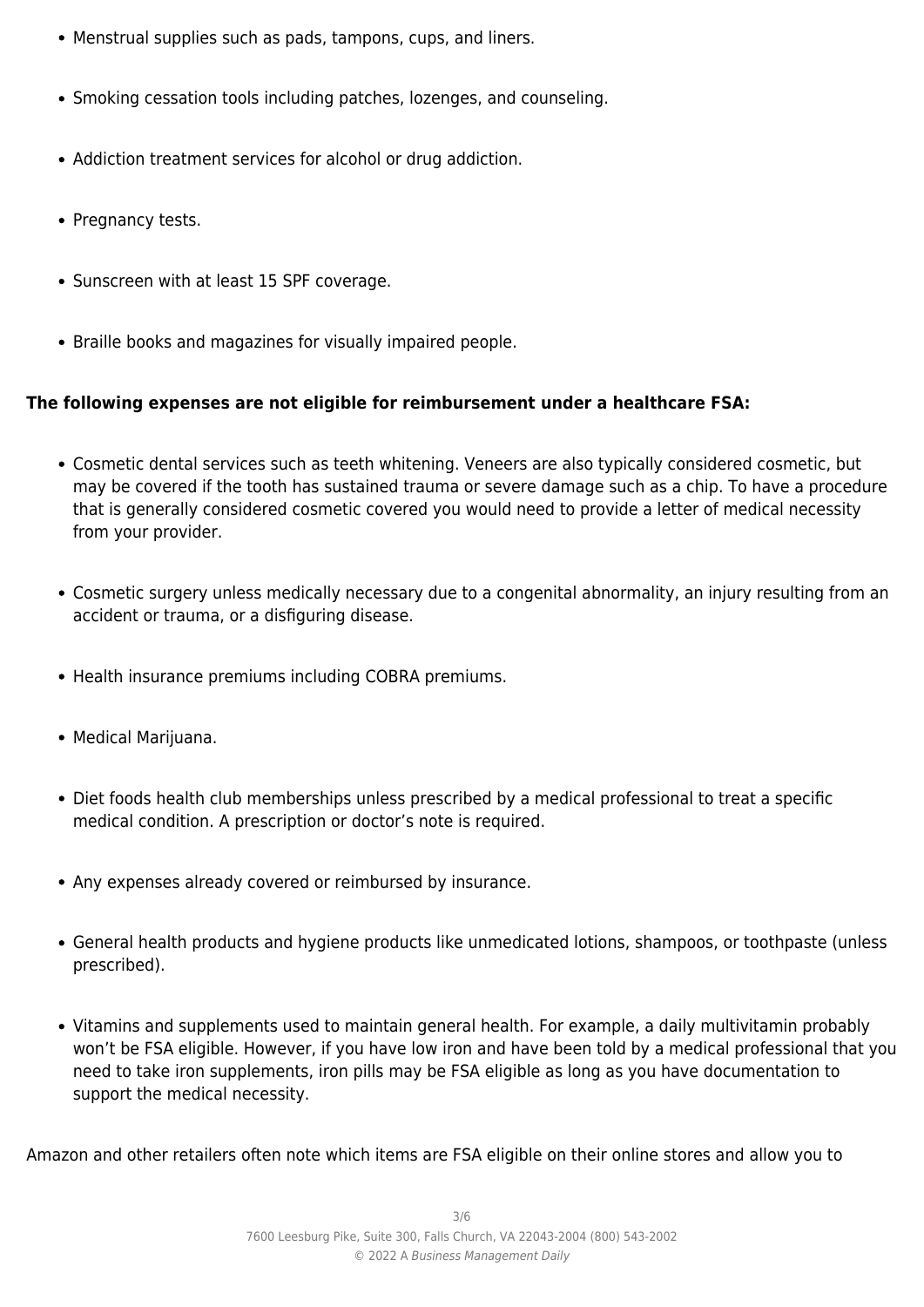specifically search for FSA eligible items to make it easier for employees to spend their FSA balance.

You can also check the latest IRS publication to see what items are eligible. They do make changes periodically to expand on the list of FSA eligible items. OTC medicine and feminine hygiene products were added in recent years. The IRS also made updates during the COVID-19 pandemic to cover face masks, hand sanitizer, and other forms of personal protective equipment.

## **Dependent Care FSAs**

Dependent Care FSAs can be used to cover the costs of care for children under 13 including:

- Before and after school care.
- Babysitting and nanny expenses for care while the parent is at work or conducting work-related activities.
- Daycare, nursery school, and preschool.
- Summer day camp.

FSAs do not cover sleepaway camps, babysitting for occasions that are not work-related such as getting a date night sitter, tutoring, extracurricular activities or lessons such as dance classes, costs for school field trips, diapers, or diaper services.

Dependent care FSAs can also be put towards the cost of care for an older child, spouse, or relative who is physically or mentally incapable of self-care and lives in your home. Eligible expenses for this type of care include:

- Adult daycare centers.
- Custodial eldercare (work-related).
- Transportation expenses to and from eligible care (provided by the dependent's care provider).
- Care in your home or somebody else's.

You will notice that both childcare and eldercare are meant to be work-related. Dependent care flexible spending accounts are meant to help you pay for dependent care while you are working, commuting, engaged in work-related activities, or looking for work.

# **Limited Purpose FSA**

A limited purpose flexible spending account will cover medically necessary dental and vision costs. The eligible expenses will match the eligible dental and vision expenses under a regular healthcare FSA such as: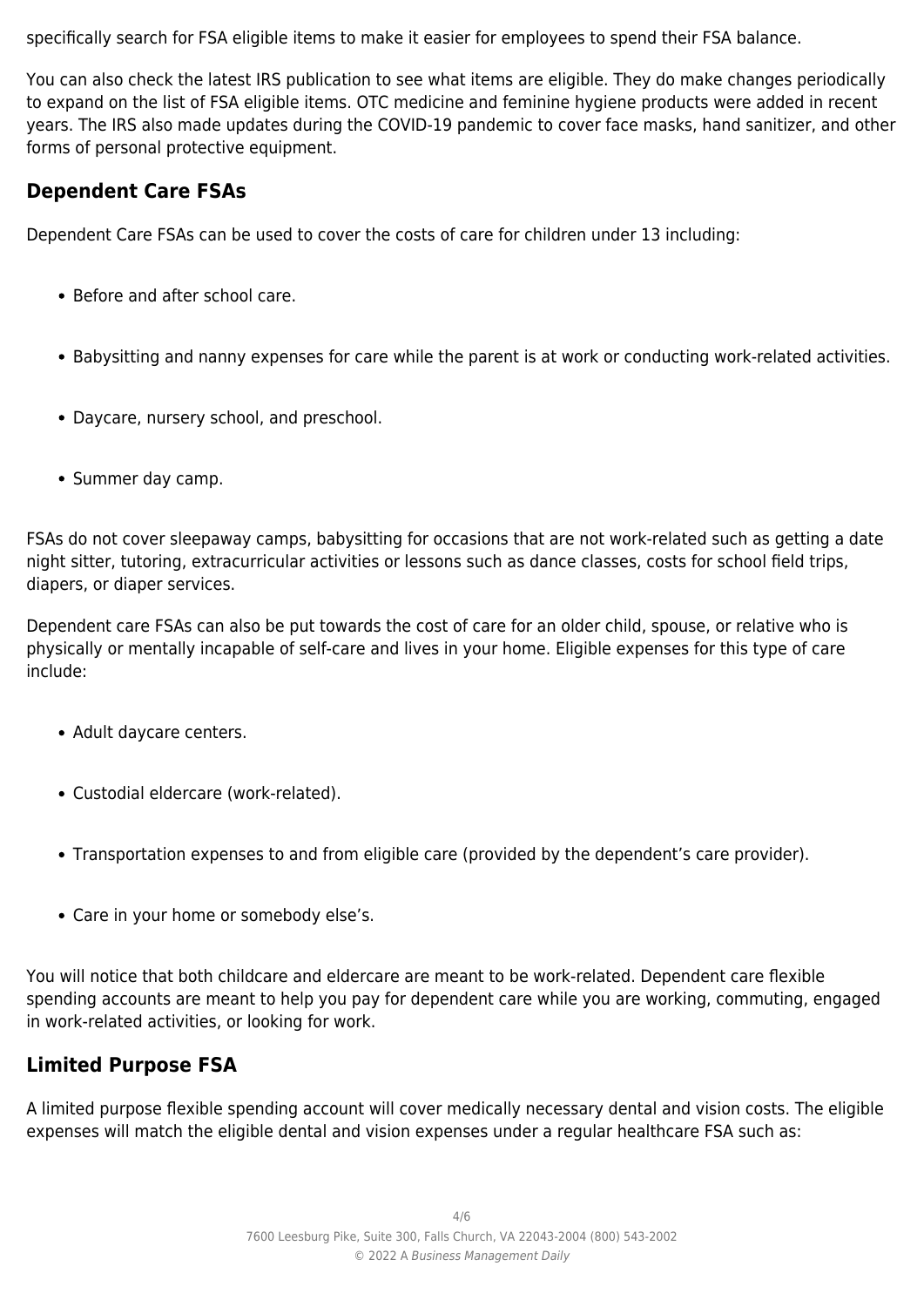- Contact lenses.
- Eyeglasses or contacts.
- Optometry appointments and exams.
- Dental exams and x-rays.
- Dentures.
- Crowns, bridges, and implants.
- Fillings and sealants.
- Invisalign.
- OTC eye drops and treatments.

## **What Happens to Unused Funds?**

FSAs do operate under a "use it or lose it" system, though some extensions were made during the covid-19 pandemic. Employees typically need to use the money in their FSA within the plan year.

Employers can offer one of 2 options if they want to provide employees with a bit more flexibility in using up their FSA balance:

- Employers can provide a grace period of up to two and a half extra months for employees to use up the money in their FSA account.
- Employers may allow employees to carry over up to \$550 per year to use in the following plan year.

Employers can choose one, but not both of these options. They can also choose to offer neither and require that all funds be used within the plan year. The unused funds do go to the employer, who may use the money to cover expenses related to administering the FSA plan. They may also divide the unused fund among all employees enrolled in the FSA plan. You cannot, however, give the full balance of their unused funds back directly to the person whose FSA funds were forfeited.

# **A Wide Array of FSA Eligible Items**

As you can see, the list of FSA eligible items is quite large, especially for healthcare FSAs. The best way to ensure you are using your FSA funds before you lose them is to double-check the latest IRS updates on eligible expenses and use search features on Amazon or retailer websites to find FSA eligible items.